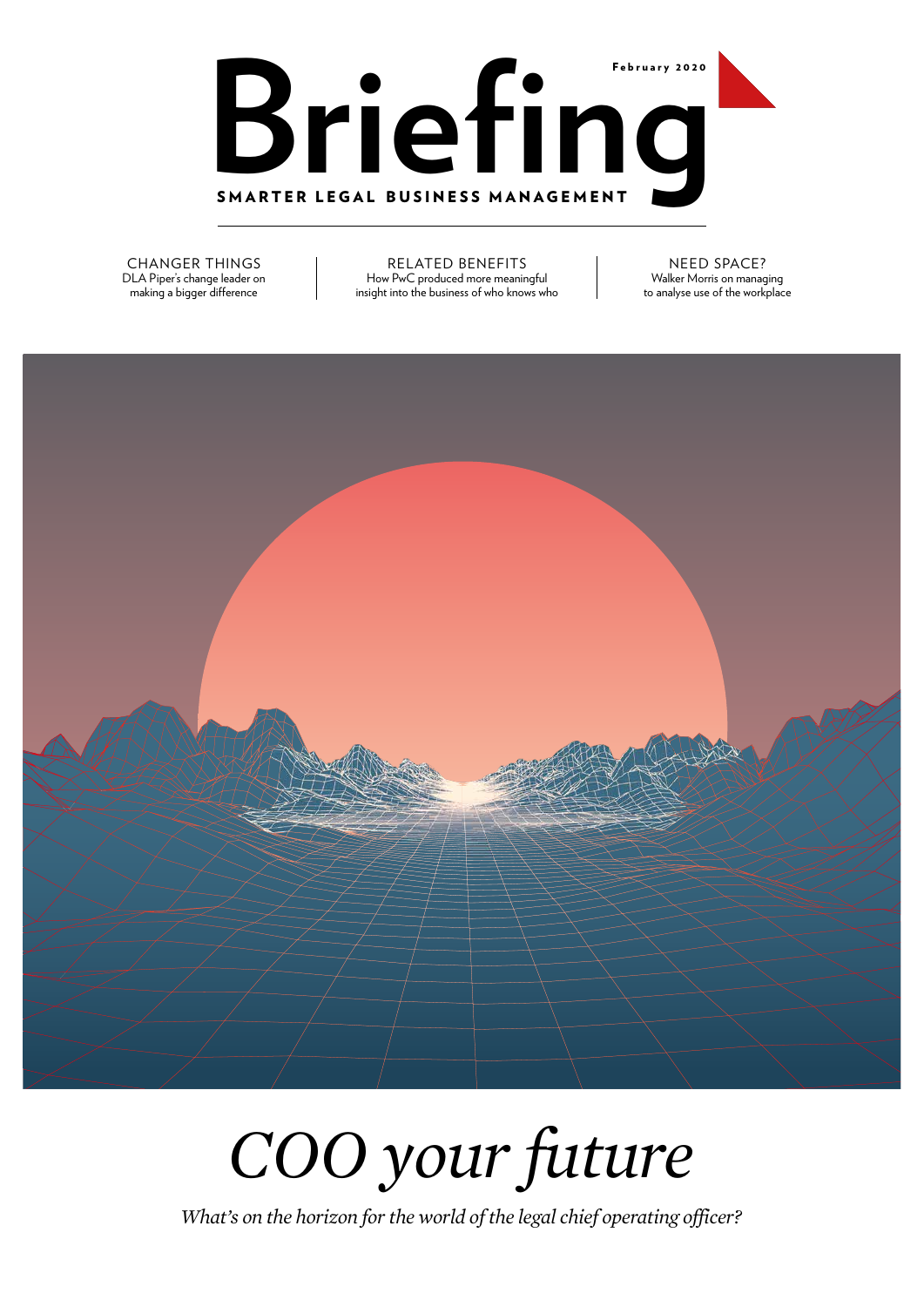

INDUSTRY CASE STUDY

# **Risk aversion**

David Cassidy, head of technology at Travers Smith, explains why, in the age of GDPR and increasing regulatory scrutiny, DocsCorp's products are a must-have



egal tech is a space known for innovation and rapid change. But certain legal technologies have come to be critical to how legal work is done

– with lawyers depending on them for essential, everyday workflows.

Having worked in technology, in varying capacities, at Travers Smith for almost 20 years, David Cassidy has seen numerous legal tech products come and go but sees DocsCorp's product suite as falling squarely under this 'essential' category. Its metadata cleaning tool, a redaction solution, along with a tool that makes image documents searchable, have all not only led to efficiency gains but have also enabled the firm to keep on top of increasingly onerous data protection requirements.

## **Metadata removal**

It seems like every month brings us a new story about data breaches caused by hidden metadata in documents – with the General Data Protection Regulation (GDPR) raising the stakes.

It was 10 years ago that Travers Smith first noticed that more and more firms were getting in trouble as a result of leaving hidden, confidential metadata in documents, says Cassidy. The firm itself was particularly concerned about certain types of metadata. "Things such as Track Changes and hidden rows and cells in Excel. It's so easy to leave changes in a document – we wanted software to reduce that risk," he says.

Given that hidden metadata also includes everything from author properties through to embedded objects, it can be near impossible for busy lawyers to keep track of what has been hidden.

Travers Smith turned to cleanDocs – which ensures that such potentially damaging metadata is removed from documents before they leave the firm. And it doesn't slow down the sending of emails (which could have impacted lawyer buy-in). "It automates the way that metadata cleaning happens, rather than giving lawyers a choice," says Cassidy.

### **Effective redaction**

Redaction is, by definition, meant to hide sensitive information – such as credit card details and national insurance numbers. And increasing